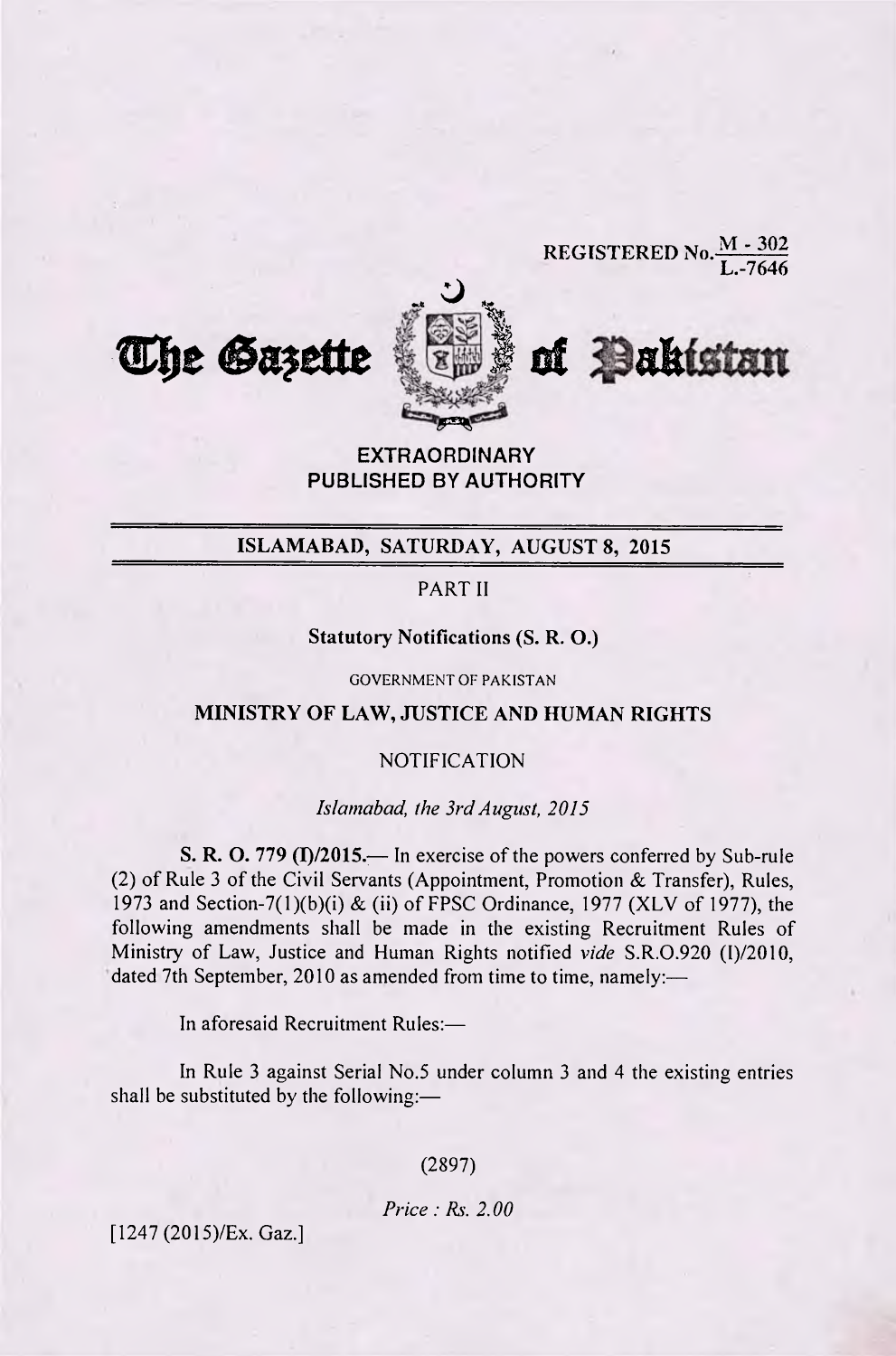# 2898 THE GAZETTE OF PAKISTAN, EXTRA., AUGUST 8, 2015 [PART II

| PERSON ELIGIBLE                                                                                                          | <b>CONDITION OF ELIGIBILITY</b>                                                                                                                                                             |  |
|--------------------------------------------------------------------------------------------------------------------------|---------------------------------------------------------------------------------------------------------------------------------------------------------------------------------------------|--|
|                                                                                                                          |                                                                                                                                                                                             |  |
| Employees having degree in Law and<br>serving in a post not above BS-16 in<br>Law, Justice and Human Rights<br>Division. | (i) 03 years service in BS-16 or 05 years<br>service in BS-11 and above.<br>(ii) Passing of promotional examination<br>to be conducted by the Ministry of<br>Law, Justice and Human Rights. |  |

2. This Notification issues with the approval of Establishment Division *vide* O.M. 7/3/94-R-6, dated 08-04-2015 and FPSC *vide* its letter No.F.15-06/2015-RR, dated 13-05-2015.

[No. F. 8(13)/2009.A-I.]

NASHAD KHAN, *Section Officer.* 

PRINTED BY THE MANAGER, PRINTING CORPORATION OF PAKISTAN PRESS, ISLAMABAD. PUBLISHED BY THE DEPUTY CONTROLLER, STATIONERY AND FORMS, UNIVERSITY ROAD, KARACHI.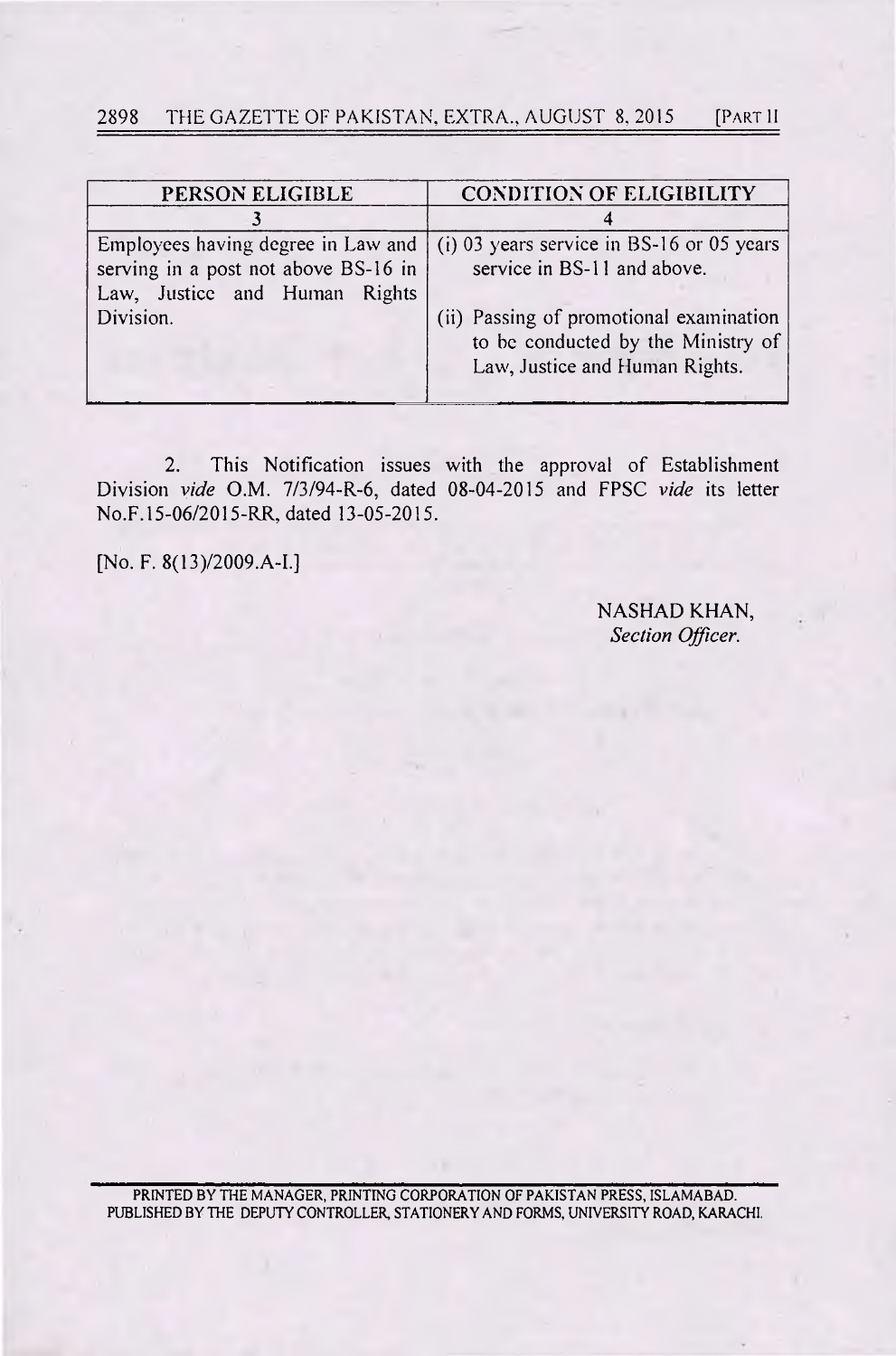





# **EXTRAORDINARY PUBLISHED BY AUTHORITY**

#### **ISLAMABAD, FRIDAY, NOVEMBER 6, 2015**

# PART II

**Statutory Notifications (S.R.0.)** 

## GOVERNMENT OF PAKISTAN

## **MINISTRY OF LAW, JUSTICE AND HUMAN RIGHTS**

## **NOTIFICATION**

*Islamabad, the 4th November, 2015* 

**S. R. 0. 1089 (I)/2015.—In** exercise of the powers conferred by subrule (2) of Rule 3 of the Civil Servants (Appointment, Promotion & Transfer) Rules, 1973, and Section 7(I)(b)(i) & (ii) of FPSC Ordinance, 1977 (XLV of 1977), the following method, qualification and other conditions are laid down for appointment of Protocol Officer (BS-17) in the Law, Justice and Human Rights Division and Office of the Attorney General for Pakistan.

| <b>S. No.</b> | <b>Designation of post</b> | DDC |
|---------------|----------------------------|-----|
|               | Protocol Officer           |     |

 $3661(1-4)$ 

[1911(2015)/Ex. Gazi *Price: Rs. 3.00*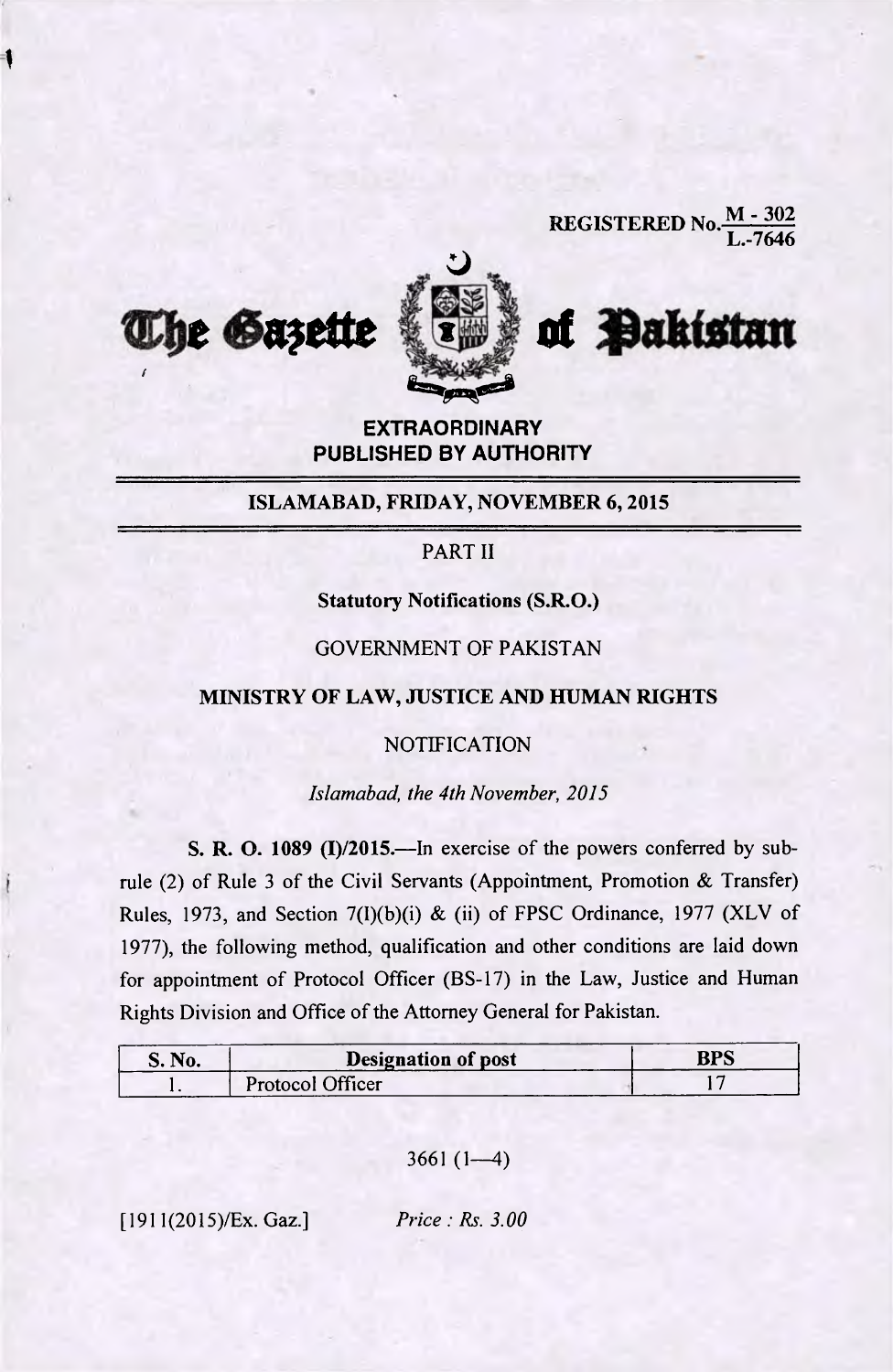#### **METHOD OF APPOINTMENT**

#### 2. The method of appointment to the post(s) shall be as under:—

| S.<br>No. | <b>Name of Posts</b>     | <b>Method of Appointment</b> |                   |  |
|-----------|--------------------------|------------------------------|-------------------|--|
|           |                          | <b>By Promotion</b>          | <b>By Initial</b> |  |
|           | $\mathbf{Z}$             | (3)                          | 4                 |  |
|           | Protocol Officer (BS-17) | 67%                          | 33%               |  |

#### TABLE

Provided that if no suitable person is available for promotion, the post or posts reserved for promotion shall be filled by initial appointment and failing that by transfer:

Provided further that initially the upgraded post of Protocol Officer (BS-17) shall be filled in by the existing incumbent of the post of Assistant Protocol Officer (BS-16), Office of the Attorney General for Pakistan in the prescribed manner.

#### **CONDITIONS FOR PROMOTION**

3. Promotion to the posts in column 2 below shall be made by selection from amongst the persons who hold the posts specified in column 3 on a regular basis and fulfill the conditions of eligibility as prescribed in column 4:

| S. No.   | Designation and Bps<br>of the Post | <b>Person Eligible</b>                                    | <b>Conditions of Eligibility</b>                                                                                           |
|----------|------------------------------------|-----------------------------------------------------------|----------------------------------------------------------------------------------------------------------------------------|
| $\bf(1)$ | (2)                                | (3)                                                       |                                                                                                                            |
|          | Protocol Officer<br>$(BS-17)$      | (i) Superintendent<br>$(BS-16)$<br>(ii) Assistant (BS-14) | (a) Must be a graduate.<br>(b) 05 years service as Superintendent<br>(BS-16) or 08 years service as Assistant<br>$(BS-14)$ |

**TABLE** 

## **QUALIFICATIONS, EXPERIENCE AND AGE LIMITS FOR INITIAL APPOINTMENT**

4. A candidate must possess the educational qualifications and experience and must be within the age limits as mentioned against the posts concerned in the Schedule to this Notification provided that:—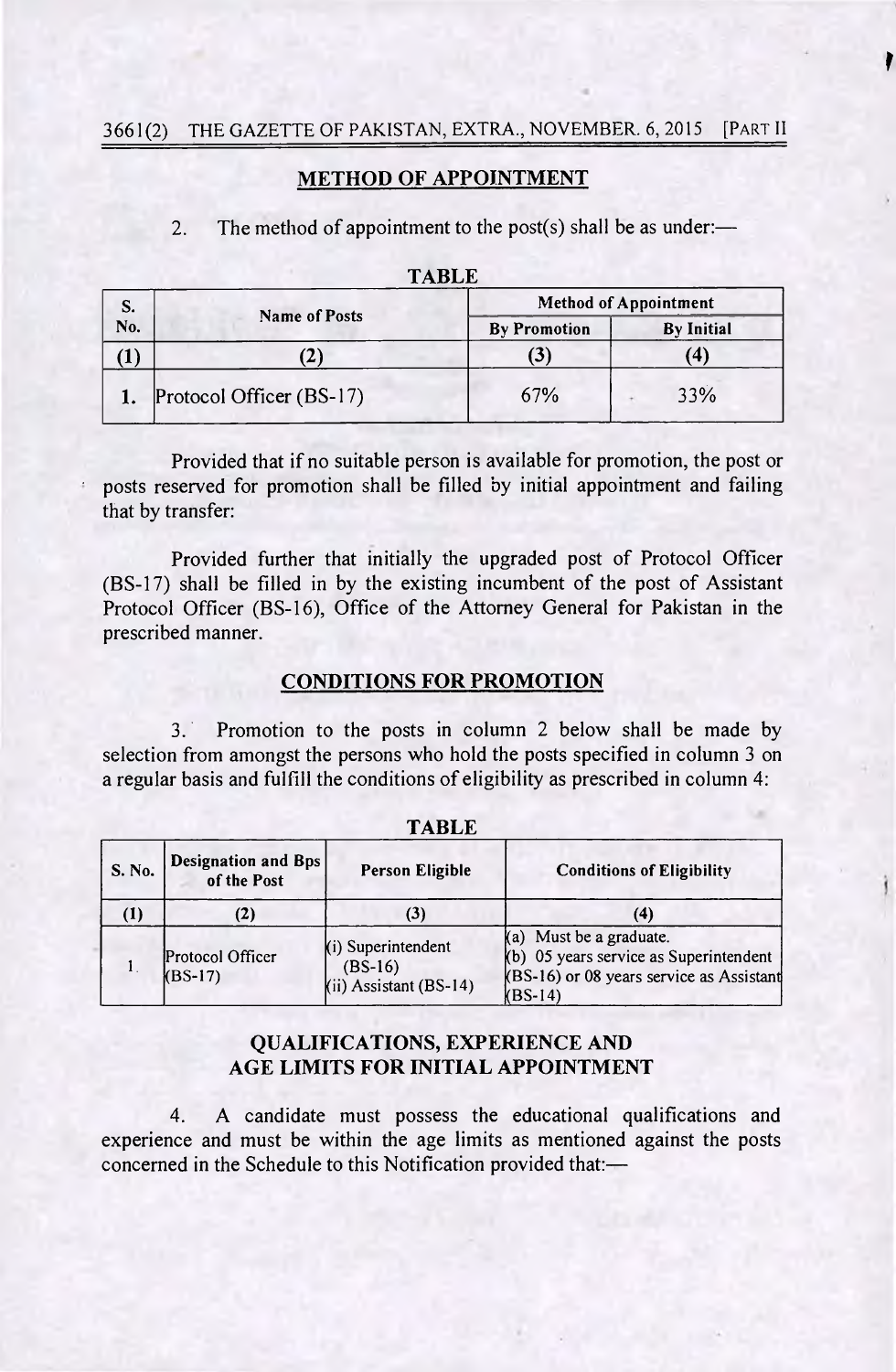## PART II] THE GAZETTE OF PAKISTAN, EXTRA., NOVEMBER 6, 2015 3661(3)

- (i) "Experience" means, experience gained in a regular full-time paid job after obtaining the required qualification;
- (ii) The period spent by a candidate in obtaining degree of M. Phil or Ph.D in the relevant field shall be treated as practical experience up to a maximum period of two and four years respectively for the purpose of initial appointment, provided that:
	- (a) A candidate who has obtained the degree of M. Phil or Ph.D. during service shall not be entitled to a double benefit of counting the said period as service towards experience prescribed for the post; and
	- (b) This concession shall not be available for the posts for which the prescribed qualification is M.Phil./Ph.D.
- The maximum age limit shall be relaxed in respect of the  $(iii)$ candidates specified and to the extent indicated in the Initial Appointment to Civil Posts (Relaxation of Upper Age Limit) Rules, 1993 as amended from time to time; and
- (iv) Eligibility of candidates shall be reckoned, as on the closing date fixed for submission of applications in accordance with these Recruitment Rules and the instructions issued by the Federal Government and the Federal Public Service Commission from time to time.

#### **APPOINTMENT BY TRANSFER**

5. Appointment by transfer shall be made by selection from amongst the persons holding appointment on a regular basis under the Federal Government in the same basic pay scale in which the post to be filled exists, provided that the person concerned possesses the qualifications and experience prescribed for initial appointment to the post concerned.

#### **PROBATION**

6. Persons appointed by initial appointment or promotion or transfer shall be on probation for a period of one years. This period may be curtailed for good and sufficient reasons to be recorded, or if considered necessary, it may be extended for a period not exceeding one year as may be specified at the time of appointment. Appointment on probation shall be subject to the provisions of